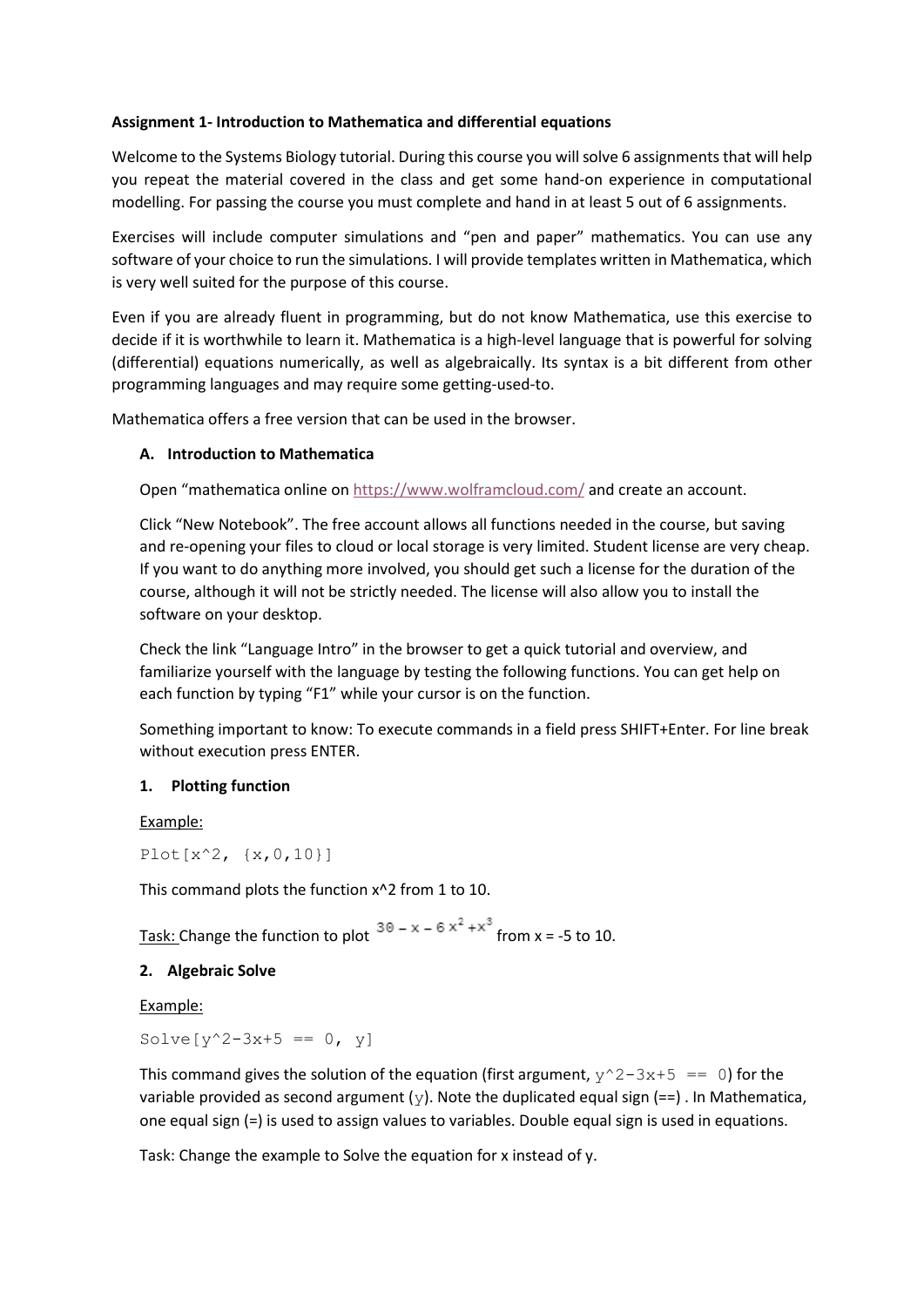Solve (and functions below) can also be used to solve a system of equations when placed in curly brackets and separated by commas. For example:

Solve $[\{x^2-y==2, y+x==10\}, \{x,y\}]$ 

### **3. Numeric Solve**

 $NSolve[Exp[x*5]-x^2=-0,x]$ 

Some equations cannot be solved algebraically. NSolve provides a numerical solution of the equation for x. Note that there can also be complex solutions (of form a + b i). These are rarely

relevant for our applications but keep this in mind. Change the function to solve  $e^{i\theta x} + x = 0$  for x.

#### **4. Differential equation solving (algebraic)**

DSolve[{y'[t] == b - a y[t], y[0] == 0}, y[t], t]//Simplify

The first argument is the equations system to be solved, including initial conditions (i.e.  $y[0] ==$ 0). The second argument is the dependent variable (i.e.  $y[t]$ ). The third variable is the independent variable (i.e., t). The term "//Simplify" converts the output in what Mathematica thinks is the easiest display of the result.

Often, we will use the following way to assign values to parameters:

DSolve $[\{y'[t] == b - a \ y[t], \ y[0] == 0\}$ .  $\{b-\ge 1, a-$ **>0.5}**,y[t],t]//Simplify

"/." Means to apply what follows in curly brackets to the expression on the left. In this case: replace b with 1 and a with 0.5.

The term "//Simplify" converts the output left of "//" to what Mathematica thinks is the easiest display of the result.

You can plot the solution by the following commands:

sol = DSolve[{y'[t] == b - a y[t], y[0] == 0}/.{b->1, a->0.5},y[t],t]//Simplify

> this assigns the solution returned by DSolve to a variable called "sol".

 $Plot[y[t]/.sol, {t, 0, 10}]$ 

> this command plots "y[t]", given the solution "sol" from t=0 to 10.

### **5. Differential equation solving (numerical)**

Often differential equations cannot be solved algebraically, but only numerically. You can use the following command to do that. Note that you will need to also indicate the time span in which the differential equations should be solved. In this case, from  $t = 0$  to 10.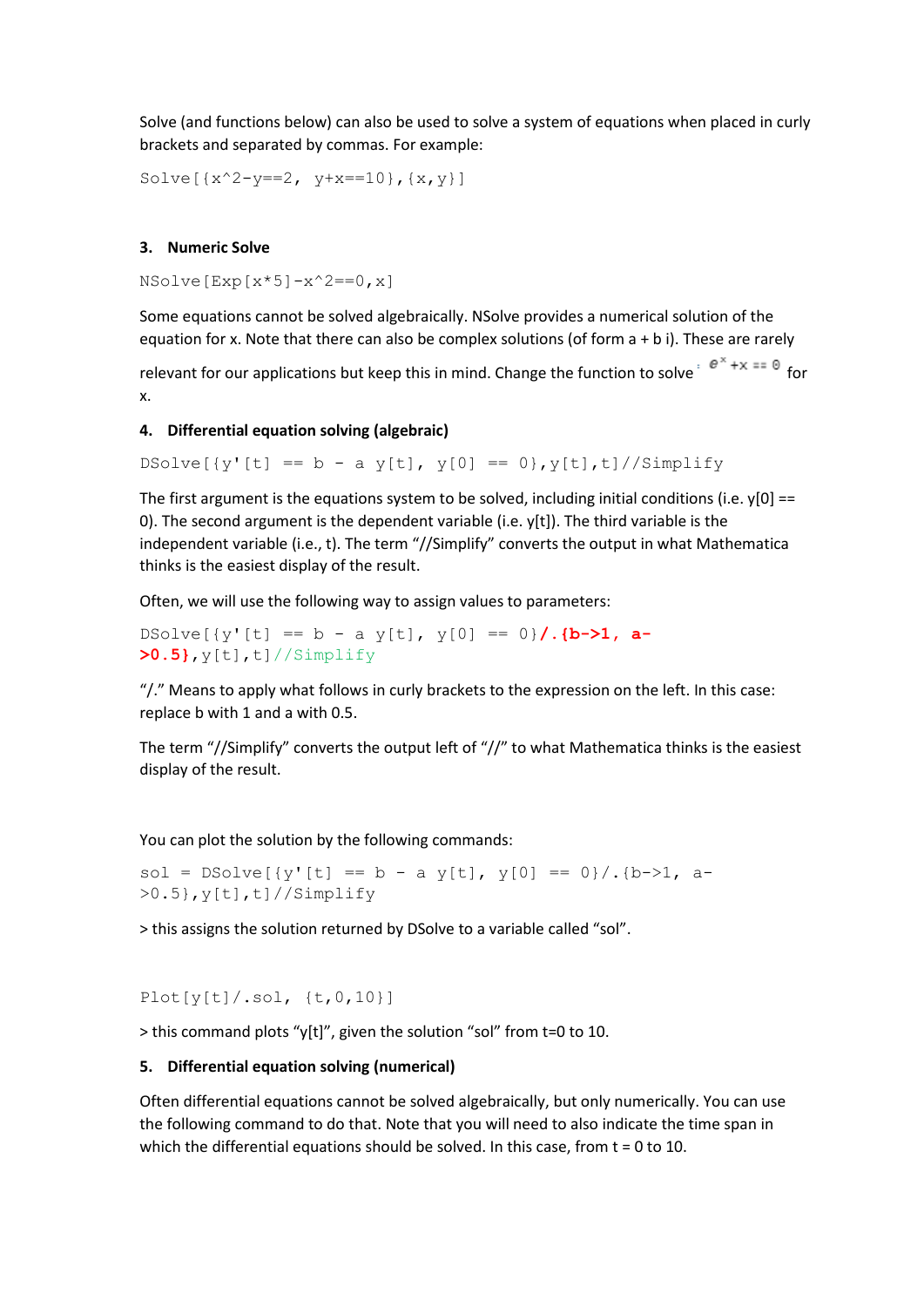sol = NDSolve[{y'[t] == b - a y[t], y[0] == 0}/.{b->1, a->0.5},y[t],{t,0,10}]

again, you can plot the solution as before.

 $Plot[y[t]/.sol, {t, 0, 10}]$ 

### **6. Plotting multiple functions in one graph:**

To plot multiple functions in one graph, assign the plots to variables and supress their display by placing a semicolon (;) at the end. Then use the command "Show" to display all plots as in the example below.



#### **7. Saving a graph to the cloud**

Use the function CloudExport to save the plots in your Cloud home directory.

e.g. CloudExport[pl1, "PNG", "myGraph"]

#### **8. Read the documentation of a function**

You can directly access the documentation of any function using ?

 $In[318]:= ? Plot$ Symbol Plot[f, {x,  $x_{min}$ ,  $x_{max}$ }] generates a plot of f as a function of x from  $x_{min}$  to  $x_{max}$ . Plot[ $\{f_1, f_2, ...\}$ ,  $\{X, X_{min}, X_{max}\}$ ] plots several functions  $f_i$ .  $Out[318]=$ Plot $\{\ldots, w[f_i], \ldots\}$ , ...] plots  $f_i$  with features defined by the symbolic wrapper w. Plot[...,  $\{x\} \in reg$ ] takes the variable  $x$  to be in the geometric region reg.

### **9. Commenting and making titles in your notebook**

For improved readability use  $(*$  your text here  $*)$  to comment your code Or use ALT + number (1 to 9) to insert headings at different levelsExcercise 1

 $\text{m2}$  Plot[x^2, {x, 0, 2}] (\*this function plots a quadratic function in the range 0..2\*)